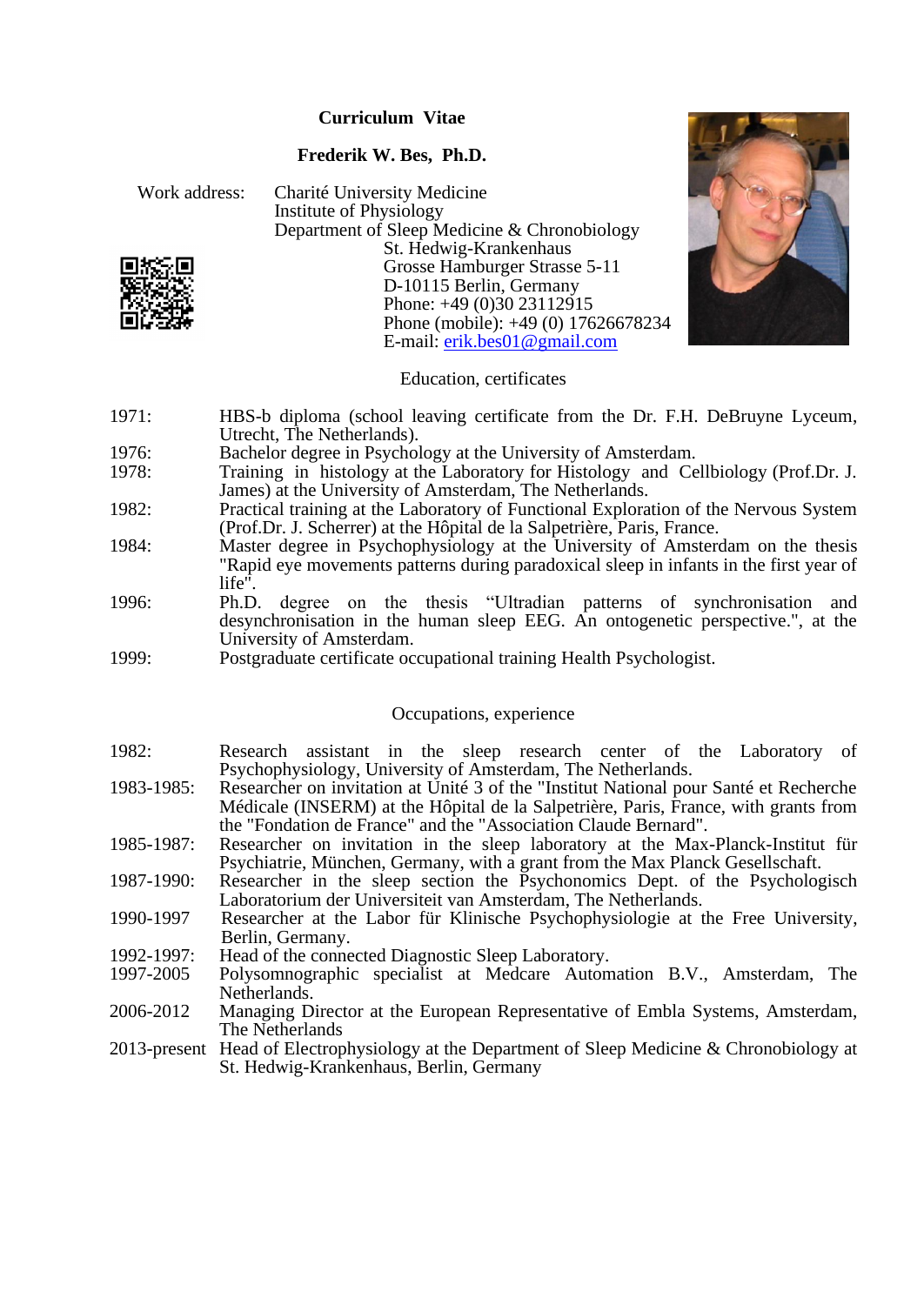- 1. Bes F, Fagioli I, Franc B, Putet G, Ricour C, Salzarulo P. Rhythms of O2 consumption during the night in continuously fed children. J Interdiscipl Cycle Res 1986; 17:128.
- 2. Bes F, Schulz H, Salzarulo P. The temporal interaction of Slow-Wave Sleep and Paradoxical Sleep in infants. Sleep Res 1987; 16:168.
- 3. Bes F, Baroncini P, Dugovic C, Fagioli I, Schulz H, Franc B, Salzarulo P. Time course of night sleep EEG in the first year of life: a description based on automatic analysis. Electroenceph Clin Neurophysiol 1988; 69:501-507.
- 4. Fagioli I, Bes F, Salzarulo P. 24-hour behavioral states distribution in continuously fed infants. Early Human Dev 1988; 18:151-156.
- 5. Schulz H, Bes F, Salzarulo P. Rhythmicity of Slow-Wave Sleep: Developmental aspects. In: Slow-Wave Sleep: Physiological, Pathophysiological and Functional Aspects, edited by A.Wauquier, C. Dugovic and M. Radulovacki, Raven Press Ltd, New York, 1989 pp:49-60.
- 6. Fagioli I, Peirano P, Bes F, Salzarulo P. Sleep in early malnutrition. In: Sleep '88, Proceedings of the Ninth European Congress on Sleep Research, Jerusalem 1988. Edited by J.A. Horne, Gustav Fischer Verlag, Stuttgart, NewYork, 1989, pp:58-62.
- 7. Fagioli I, Bes F, Ricour C, Salzarulo P. Sleep patterns in children under continuous and cyclic parenteral nutrition. Med Sci Res 1990; 18:59-60.
- 8. Ktonas P, Bes F, Rigoard M, Wong C, Mallard, Salzarulo P. Developmental changes in the clustering of sleep rapid eye movement activity during the first year of life. Electroenceph Clin Neurophysiol 1990; 75:136-140.
- 9. Bes F, Schulz H, Navelet Y, Salzarulo P. The distribution of slow-wave sleep across the night: a comparison for infants, children and adults. Sleep 1991; 14:5-12.
- 10. Salzarulo P, Fagioli I, Peirano P, Bes F, Schulz H. Levels of EEG background activity and sleep states in the first year of life. In: Phasic events and dynamic organization of sleep, edited by G.M. Terzano, A.C. Declerck and P. Halasz, Raven Press Ltd, New York, 1991, pp:53-63.
- 11. Bes F, Schulz H, Wilde-Frenz J. Multiple EMG recordings during sleep. Sleep Research 1991; 20A:249.
- 12. Fagioli I, Bes F, Franc B, Putet G, Ricour C, Salzarulo P. Oxygen consumption during sleep in children under continuous and cyclic nutrition. Physiol. Behav. 1991, 49:1159-1162.
- 13. Bes F, Wilde-Frenz J, Schulz H. Multiple EMG recordings during sleep. In: Sleep-Wake Research in the Netherlands, Volume 2, edited by A.M.L. Coenen, The Dutch Society for Sleep-Wake Research, Leiden, 1991, pp. 25-26.
- 14. Bes F, Wilde-Frenz J, Schulz H. Application of the Tiredness Symptoms Scale during sleep deprivation. In: Sleep-Wake Research in the Netherlands, Volume 3, edited by A.M.L. Coenen, The Dutch Society for Sleep-Wake Research, Leiden, 1992, pp. 19-20.
- 15. Bes F, Tzichinsky O, Escola H, Lavie P, Schulz H. Sleep propensity measured by EEG synchronization in ultrashort (7/13) sleep-wake cycles across 24 hours. In: Sleep-Wake Research in the Netherlands, Volume 3, edited by A.M.L. Coenen, The Dutch Society for Sleep-Wake Research, Leiden, 1992, pp. 21-23.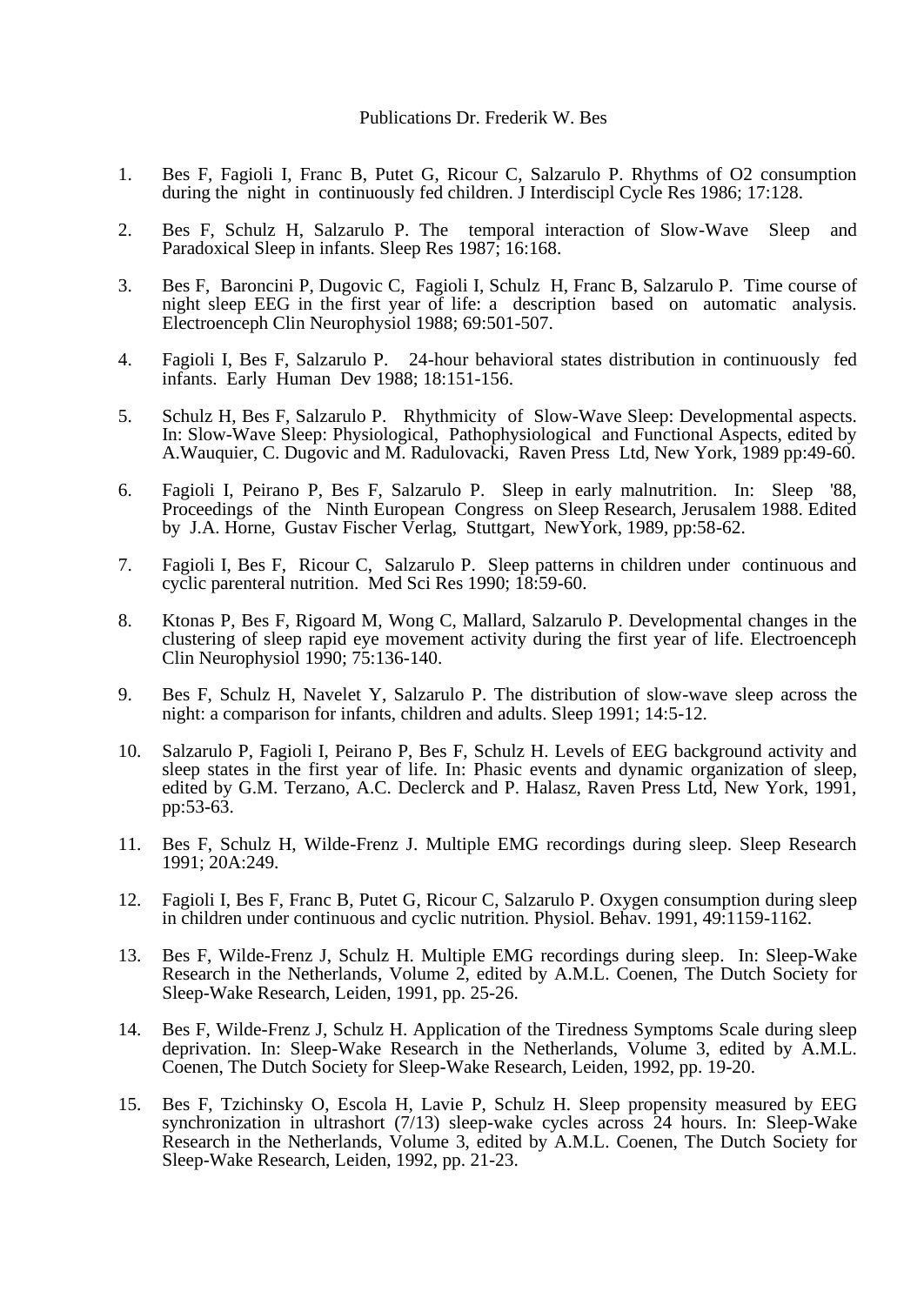- 16. Bes F, Hofman W, Schuur J, Van Boxtel C. Effects of Delta Sleep Inducing Peptide on sleep of chronic insomniac patients: a double blind study. Neuropsychobiology 1992; 26:193-198.
- 17. Bes F, Tzischinsky O, Escola H, Lavie P, Schulz H. Sleep propensity measured by EEG synchronization in ultrashort (7/13) sleep-wake cycles across 24 hours. J Sleep Res 1992; 1, supplement 1:22.
- 18. Wilde-Frenz J, Bes F, Schulz H. The application of the Tiredness Symptoms Scale (TSS) during sleep deprivation. J Sleep Res 1992; 1, supplement 1:255.
- 19. Litscher G, Pfurtscheller G, Bes F, Poiseau E. Respiration and heart rate variation in normal infants during quiet sleep in the first year of life. Klin Paediatr 1993; 205:170-175.
- 20. Peirano P, Fagioli I, Bes F, Salzarulo P. The role of slow-wave sleep on the duration of quiet sleep in infants. J Sleep Res 1993; 2:130-133.
- 21. Bes F, Jobert M, Müller C, Schulz H.. The circadian distribution of sleep propensity. J Sleep Res 1994; 3, supplement 1:22.
- 22. Hofman W, Bes F. A model of disrupted sleep in chronic insomnia. J Sleep Res 1994; 3, supplement 1:107.
- 23. Salzarulo P, Bes F, Fagioli I. Changes in sleep states organization during the first year of life. J Sleep Res 1994; 3, supplement 1:227.
- 24. Jobert M, Schulz H, Jähnig P, Tismer C, Bes F, Escola H. A computerised method for detecting episodes of wakefulness during sleep based on the Alpha Slow-Wave Index (ASI). Sleep 1994; 17:37-46.
- 25. Bes F, Fagioli I, Peirano P, Schulz H, Salzarulo P. Trends in Electroencephalographic synchronization across nonrapid eye movement sleep in infants. Sleep 1994; 17:323-328.
- 26. Liefting B, Bes F, Fagioli I, Salzarulo P. Electromyographic activity and sleep states in infants. Sleep 1994; 17:718-722.
- 27. Winterer G, Bes F, Ziller M, Herrmann WM. The Kleine-Levin syndrome: Clinical and quantitative electroencephalographic findings in two patients. Integr Psychiatry 1994; 10:202-208.
- 28. Fagioli I, Bes F, Peirano P, Salzarulo P. Dynamics of EEG background activity level within quiet sleep in successive cycles in infants. Electroenceph Clin Neurophysiol 1995; 94:6-11.
- 29. Bes F, Jobert M, Müller C, Schulz H. Zirkadiane Variation der Schlafbereitschaft: Experimentelle Daten im Rahmen eines Modells zur Interaktion von langsamwelligem Schlaf und REM Schlaf. In: G. Mayer (Ed.), Schlafmedizin in Deutschland 1994. MVV Medizin Verlag, München, 1995, pp.305-308.
- 30. Schulz H, Bes F, Jobert M. Modelling sleep propensity. Sleep Res 1995; 24A:6.
- 31. Kraemer S, Bes F, Baur H, Bauer M, Hellweg R. Sleep under supramaximal doses of L-Thyroxine. Sleep Res 1995; 24A:166.
- 32. Bes F. Ultradian patterns of synchronisation and desynchronisation in the human sleep EEG. An ontogenetic perspective. Thesis University of Amsterdam, ISBN 90-5470-043-2, Amsterdam, The Netherlands, 1996.
- 33. Bes F, Jobert M, Müller C, Schulz H. The diurnal distribution of sleep propensity: experimental data about the interaction of the propensities for slow-wave sleep and REM sleep. J Sleep Res 1996; 5:90-98.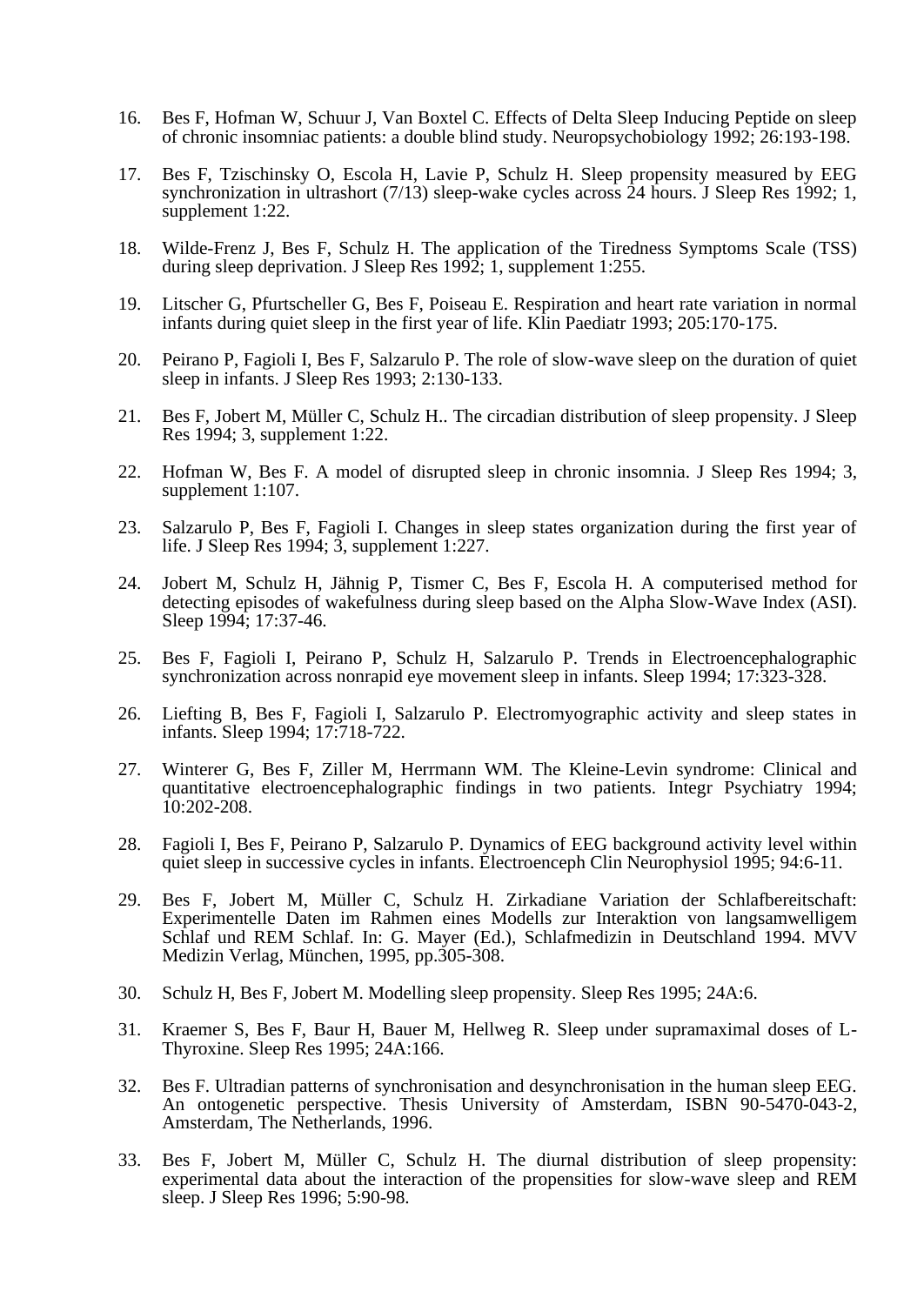- 34. Kunz D, Kenzel P, Ehlert I, Bes F. Pinealis-Verkalkung und subjektives Schlafempfinden. In: G. Mayer (Ed.), Schlafmedizin in Deutschland 1995. MVV Medizin Verlag, München, 1996, pp. 31-33.
- 35. Kunz D, Bes F, Ziller M, Kraemer S. Melatonin bei REM-Schlaf-verhaltensstörung. In: G. Mayer (Ed.), Schlafmedizin in Deutschland 1995. MVV Medizin Verlag, München, 1996, 159-161.
- 36. Kraemer S, Bes F, Baur H, Bauer M, Hellweg R. Sleep in healthy individuals on supraphysiological doses of L-thyroxine. J Sleep Res 1996; 5, supplement 1:111.
- 37. Kunz D, Bes F, Ziller M. Melatonin in REM sleep behavior disorder. J Sleep Res 1996; 5, supplement 1:114.
- 38. Schulz H, Bes F. Theories and models of sleep. In: M.L. Bourgeois (Ed.), Confrontations psychiatriques. Numéro 38: Sommeil et Psychiatrie. RPR Specia, Montrouge, 1997, pp.23- 49.
- 39. Bes F. Tiredness Symptoms Scale (TSS). In: Deutsche Gesellschaft für Schlafforschung und Schlafmedizin, H. Schulz (Ed.), Kompendium Schlafmedizin für Ausbildung, Klinik und Praxis. Ecomed Verlagsgesellschaft, Landsberg, 1997, ch.III-2.3.8.
- 40. Bes F. Profile of Mood States (POMS). In: Deutsche Gesellschaft für Schlafforschung und Schlafmedizin, H. Schulz (Ed.), Kompendium Schlafmedizin für Ausbildung, Klinik und Praxis. Ecomed Verlagsgesellschaft, Landsberg, 1997, ch.III-2.3.10.
- 41. Bes F. Schlaf und Mondphasen. In: Deutsche Gesellschaft für Schlafforschung und Schlafmedizin, H. Schulz (Ed.), Kompendium Schlafmedizin für Ausbildung, Klinik und Praxis. Ecomed Verlagsgesellschaft, Landsberg, 1997, ch.IV-3.1.6.
- 42. Bes F. Entwicklungsbedingte Veränderungen des Schlaf-EEGs. In: Deutsche Gesellschaft für Schlafforschung und Schlafmedizin, H. Schulz (Ed.), Kompendium Schlafmedizin für Ausbildung, Klinik und Praxis. Ecomed Verlagsgesellschaft, Landsberg, 1997, ch.X-2.2.
- 43. Kunz D, Bes F. Melatonin effects in a patient with severe REM-sleep behavior disorder: Case report and theoretical considerations. Neuropsychobiology 1997; 36:211-214.
- 44. Kunz D, Schirmer T, Bes F, Huss M, Wottrich A. Polysomnographie bei Kindern mit Hyperkinetischer Störung. In: G. Mayer (Ed.), Schlafmedizin in Deutschland 1996. MVV Medizin Verlag, München, 1997, pp. 59-61.
- 45. Kunz D, Bes F. Melatonin als Therapie-Alternative bei REM-Behaviour-Disorder Patienten. In: G. Mayer (Ed.), Schlafmedizin in Deutschland 1996. MVV Medizin Verlag, München, 1997.
- 46. Kraemer S, Bes F, Thumm J, Danker-Hopfe H, Schlattmann P. Schlafstörungen durch Schnarchen: Ist die Esmarchschiene eine Therapiemöglichkeit? In: G. Mayer (Ed.), Schlafmedizin in Deutschland 1996. MVV Medizin Verlag, München, 1997.
- 47. Baumgart-Schmitt R, Herrmann WM, Eilers R, Bes F. On the use of neural network techniques to analyse sleep-EEG data. First communication: Application of evolutionary and genetic algorithms to reduce the feature space and to develop classification rules. Neuropsychobiology 1997; 36:194-210.
- 48. Schulz H, Bes F, Jobert M. Modeling sleep propensity and sleep disturbances. In: Meier-Ewert K, Okawa M, (Eds.), Sleep-Wake Disorders. New York: Plenum Press. 1997: pp.11- 26.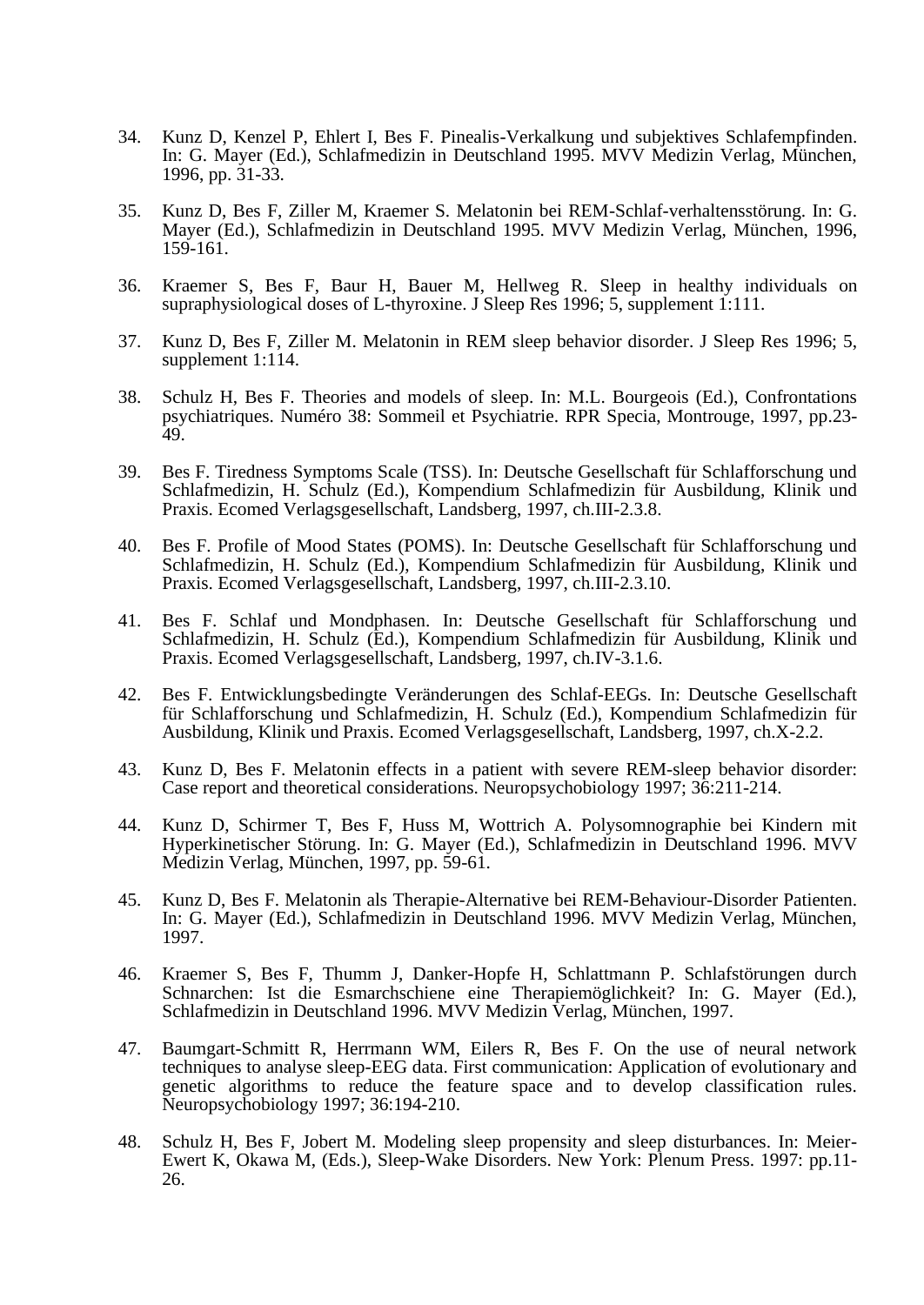- 49. Bes F. Slaap-waakstoornissen bij zuigelingen en peuters. In: G.A. Kerkhof (Ed.), Slaapwaakstoornissen. Ontregelingen van de biologische klok. Boerhaave Commissie voor Postacademisch Onderwijs, Rijksuniversiteit Leiden, 1998, pp. 33-47.
- 50. Kunz D, Bes F, Schlattmann P, Herrmann WM. On pineal calcification and its relation to subjective sleep perception: a hypothesis-driven pilot study. Psychiatry Res (Neuroim) 1998; 82:187-191.
- 51. Schulz H, Bes FW. The temporal distribution of awakenings during bed rest. J Sleep Res 1998;**7** (Suppl. 2):244.
- 52. Kunz D, Bes F. Melatonin restores REM-sleep muscle atonia in 5/6 RBD patients Sleep 1998; 21(3 Suppl): 195
- 53. Bes F. Slaapstoornissen bij zuigelingen en peuters. Modern Medicine 1999; 17: 16-21.
- 54. Kunz D, Bes F. Melatonin as a therapy in REM-sleep Behavior Disorder patients: An openlabeled pilot study on the possible influence of melatonin on REM-sleep regulation. Movement Disorders 1999; 14:507-511. doi:10.1002/1531-8257(199905)14:3<507::AID-MDS1021>3.0.CO;2-8.
- 55. Kunz D, Bes F. Effects of Exogenous Melatonin on Periodic Limb Movement Disorder: An Open Pilot Study. Sleep 1999; 22(1 Suppl): 162.
- 56. Witzenhausen C, Bes F, Schulz H. Evidence for a circadian distribution of eye movement density during REM sleep in humans. Sleep Research Online 2001; 4:59-66.
- 57. Kunz D, Bes F. Exogenous melatonin in periodic limb movement disorder: An open clinical trial and a hypothesis. Sleep 2001;  $24(2)$ : 183-187.
- 58. Bes F. Slaapstoornissen bij kinderen. In: Van Bemmel A, Beersma D, De Groen J and Hofman W (Eds.), Handboek slaap en slaapstoornissen. Elsevier Gezondheidszorg, Maarssen, 2001, pp:175-181.
- 59. Kunz D, Mahlberg R, Müller C, Tilmann A, Bes F. Melatonin in patients with reduced REM sleep duration: Two randomized controlled trials. J Clin Endocrinol Metabol 2004; 89(1): 128-134. doi: 10.1210/jc.2002-021057.
- 60. Bes F, Jobert M, Schulz H. Modeling napping, post-lunch dip, and other variations in human sleep propensity. Sleep 2009; 32(3):392-398.
- 61. Bes F, Schulz H. Modeling human sleep propensity. In: Sleep-Wake Research in the Netherlands, Volume 21, edited by T. de Boer et al., The Dutch Society for Sleep-Wake Research, Leiden, 2010, pp. 115.
- 62. Schulz H, Bes FW. Modeling sleep propensity at different developmental ages. In: Nachkebia N (Ed), 9<sup>th</sup> Gagra Talks. International Conference on Fundamental Questions of Neuroscience. Compilation of Reports. Tbilisi, 2010, pp:123-133.
- 63. Kraemer S, Danker-Hopfe H, Pilhatsch M, Bes F, Bauer M. Effects of supraphysiological doses of levothyroxine on sleep in healthy subjects: a prospective polysomnographic study. J Thyr Res 2011:1-7. doi:10.4061/2011/420580.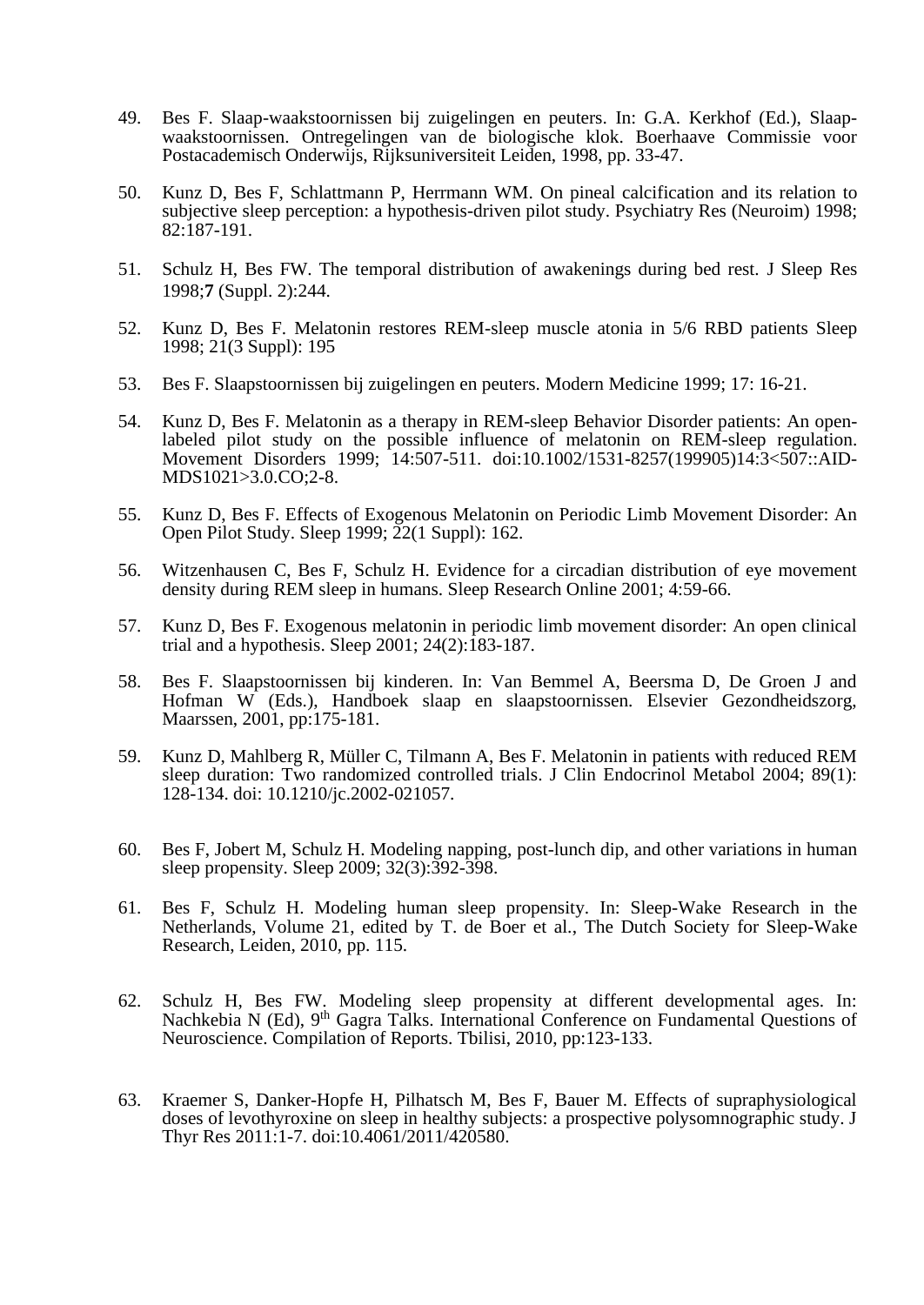- 64. Bes F, Jobert M, Schulz H. Modeling sleep propensity when sleep is severely restricted. Sleep 2013;36(4):209-211. doi:10.5665/sleep.2558.
- 65. Jobert M, Wilson FJ, Roth T, Ruigt GSF, Anderer P, Drinkenburg WHIM, Bes FW, Brunovsky M, Danker-Hopfe H, Freeman J,van Gerven JMA, Gruber G, Kemp B, Klösch G, Ma J, Penzel T, Peterson BT, Schulz H, Staner L, Saletu B, Svetnik V. Guidelines for the Recording and Evaluation of Pharmaco-Sleep Studies in Man: The International Pharmaco-EEG Society (IPEG).Neuropsychobiol 2013; 67:127-167. doi: 10.1159/000343449.
- 66. Cordi M, Ackermann S, Bes FW, Hartmann F, Konrad BN, Genzel L, Pawlowski M, Steiger A, Schulz H, Rasch B, Dresler M. Lunar cycle effects on sleep and the file drawer problem. Current Biology 2014; 24(12):R549-550. doi: 10.1016/j.cub.2014.05.017.
- 67. Münch M, Nowozin C, Regente J, Bes F, De Zeeuw J, Hädel S, Wahnschaffe A, Kunz D. Blue-enriched morning light as countermeasure to light at the wrong time: effects on subjective sleepiness, cognition, sleep and circadian phase. Neuropsychobiol 2016; 74:207- 218. doi: 10.1159/000477093.
- 68. Regente J, de Zeeuw J, Bes F, Nowozin C, Appelhof S, Wahnschaffe A, Münch M, Kunz D. Can short-wavelength depleted bright light during single simulated night shifts prevent circadian phase shifts? Applied Ergonomics 2017; 61:22-30. doi:10.1016/j.apergo.2016.12.014.
- 69. Schaefer C, Kunz D, Bes F. Melatonin effects in REM Sleep Behavior Disorder associated with Obstructive Sleep Apnea Syndrome: A case series. Current Alzheimer Res 2017; 14:1084-1089. doi: 10.2174/1567205014666170523094938.
- 70. Kunz D, Bes F.Twenty Years After: Another Case Report of Melatonin Effects on REM Sleep Behavior Disorder, Using Serial Dopamine Transporter Imaging. Neuropsychobiology 2017; 76:100–104. doi 10.1159/000488893
- 71. Wittenbrink N, Ananthasubramaniam B, Münch M, Koller B, Maier B, Weschke C, Bes F, de Zeeuw J, Nowozin C, Wahnschaffe A, Wisniewski S, Zaleska M, Bartok O, Ashwal-Fluss R, Lammert H, Herzel H, Hummel M, Kadener S, Kunz D, Kramer A. BodyTime: Highaccuracy determination of internal circadian time from a single blood sample. J Clinical Investigation 2018; 128(9):3826-39.
- 72. De Zeeuw J, Wisniewski S, Papakonstantinou A, Bes F, Wahnschaffe A, Zaleska M, Kunz D, Münch M. The alerting effect of the wake maintenance zone during 40 hours of sleep deprivation. Scientific Reports 2018; 8(1):11012. doi:10.1038/s41598-018-29380-z
- 73. Kunz D, Bes F. Melatonin Therapy of RBD. In: Schenck C, Högl B and Videnovic A (Eds.), Rapid-Eye-Movement Sleep Behavior Disorder. Springer Nature, New York, 2018, pp:315- 331.